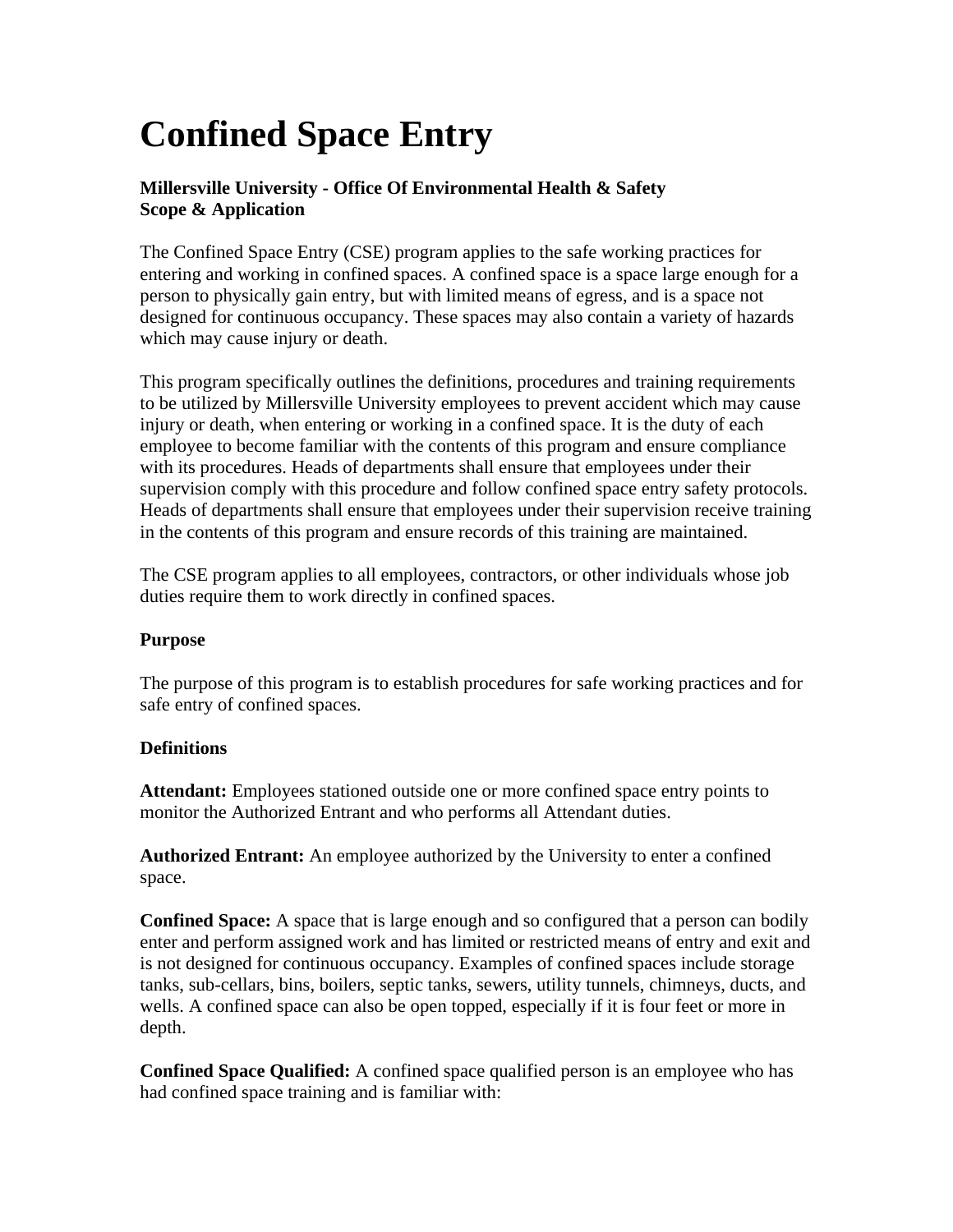- the recognition of hazards associated with entry into confined spaces
- procedures for use of entry permits
- atmospheric testing techniques and methods
- interpretation of atmospheric test results
- ventilation methods and equipment
- use of personal protective equipment
- safe work practices
- rescue techniques and equipment
	- o use of respirators

**Entry:** The action by which a person passes through and opening into a confined space.

**Entry Permit:** A written document provided by the University to control entry into a permit required confined space.

**Entry Supervisor:** A person responsible for determining if acceptable entry conditions are present at a permit required confined space, for authorizing and overseeing entry operations, and for terminating entry operations.

**Hazardous Atmosphere:** An atmosphere that may exposure an employee to risk of death, incapacitation, impairment of ability to self-rescue, injury nor acute illness from either:

- Flammable gases, vapors or mists
- Airborne combustible dust
- Insufficient oxygen concentration (below 19.5% oxygen) or excessive oxygen concentration (above 23.5% oxygen).
- Atmospheric concentrations of a chemical or other agent for which there is dose or permissible exposure limit
- Any Immediately Dangerous to Life and Health (IDLH) atmosphere

**Immediately Dangerous to Life and Health (IDLH) Atmosphere:** Maximum concentration of a contaminant from which a person could escape within 30 minutes without any escape-impairing symptoms or irreversible health effects.

**MSA Passport:** The confined space entry testing device also referred to as a combustible gas meter. This instrument is used to test the atmosphere in the confined space prior to, ands during entry.

**Non-Permit Required Confined Space:** A confined space, which is completely free of hazards and can be so proven without entering the space. The entrant must be a qualified person and would be able to work alone with no safety attendant required. A confined space can only be designated a non-permit required confined space by the Office of Environmental Health and Safety.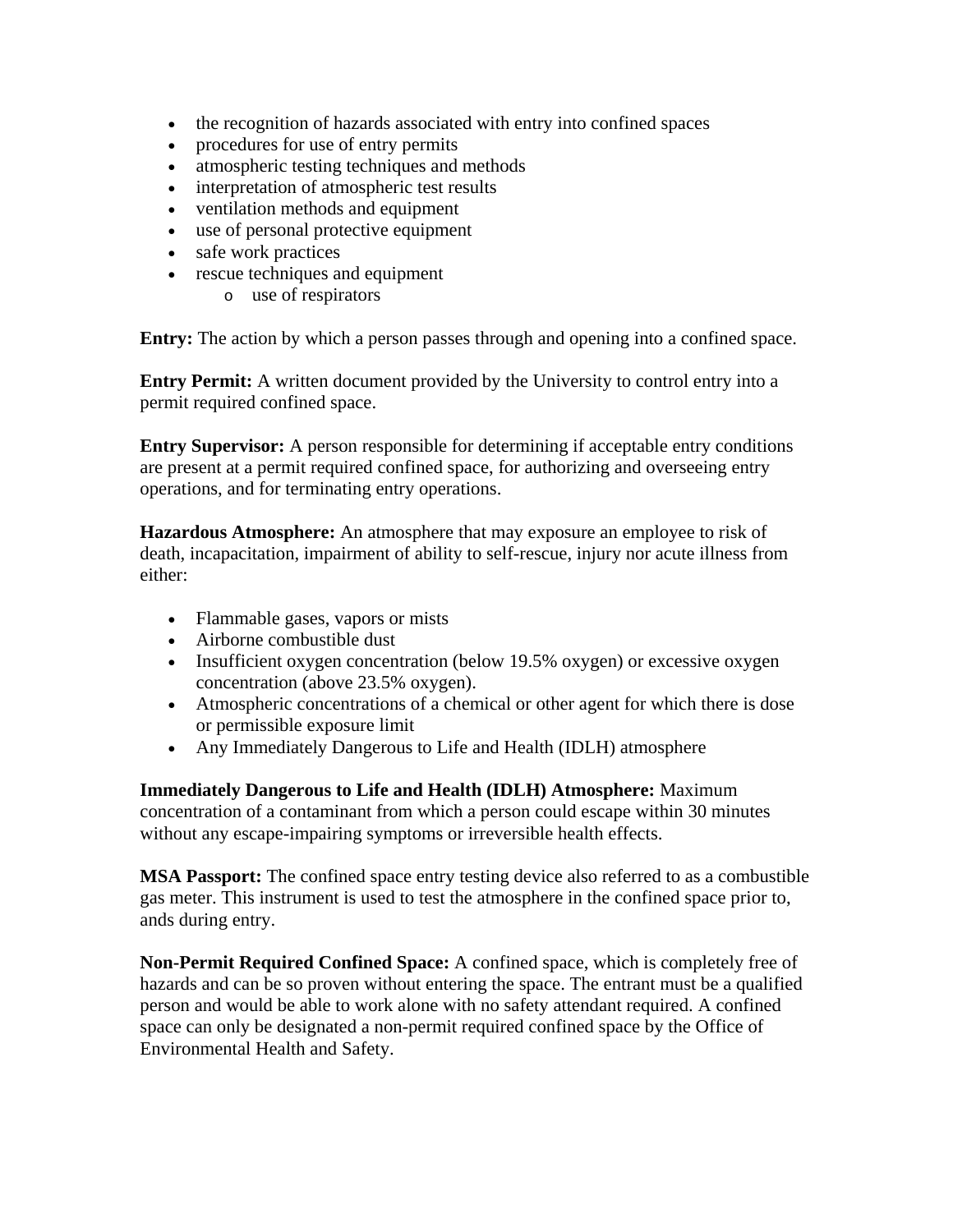**Permit Required Confined Space:** A confined space that has one or more of the following characteristics:

- contains, or has the potential to contain, a hazardous atmosphere
- contains a material that has the potential for engulfing an entrant
- has an internal layout such that someone entering could be trapped or asphyxiated by inwardly converging walls or a floor that slopes downward and tapers to a smaller cross section
- contains any other recognized serious safety or health hazard.

**Testing:** The process by which the hazards that may confront entrants into confined spaces are identified and evaluated.

### **General Procedures**

Only authorized employees shall perform confined space entry procedures

#### **Permit-required Confined Space Entry Procedure**

#### **All entries into permit-required confined spaces on campus must follow this procedure.**

Those entering a permit-required confined space must complete the CSE Permit form and follow the checklist on the form, to ensure necessary precautions have been taken, prior to entry. Entry Supervisors are required to authorize a permit and the Supervisor or Authorized Entrant must complete the form, prior to entry. Keep copies of the permit form in the FM or IT departments.

### **Duties of Authorized Entry Supervisors**

Know the hazards that may be faced during entry.

Verify by checking that the permit is complete, that testing and monitoring has been performed, that all procedures and equipment specified by the permit are in place, operational, and being used properly, before endorsing the permit and allowing entry.

After procedures are complete, terminate the permit.

Verify that rescue services are available and there is a means for summoning them.

Make sure unauthorized individuals are removed from the area.

If the responsibility for entry operation is transferred to other individuals, make sure the safety of the entry operations remain consistent with the procedures listed in the permit.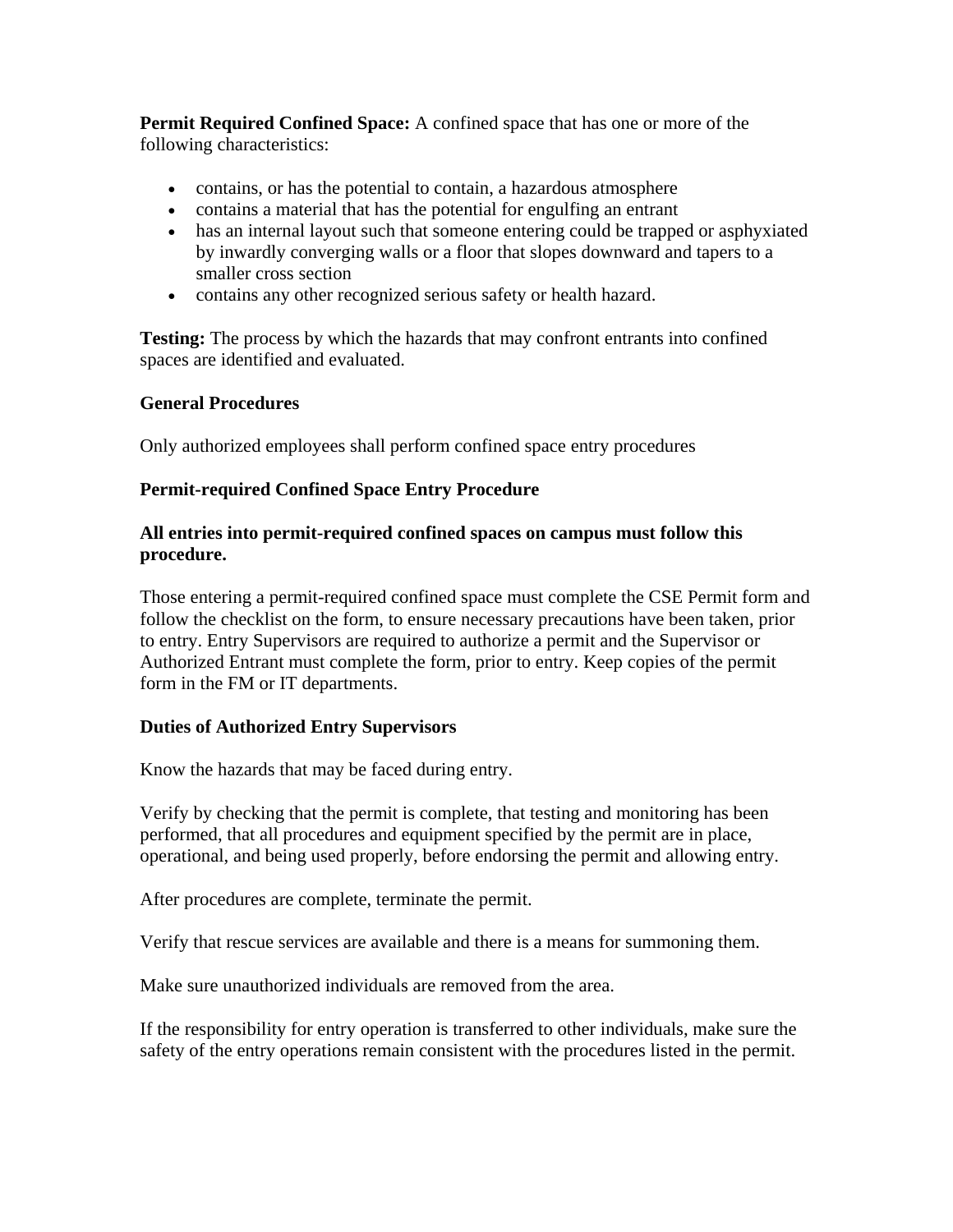#### **Duties of Authorized Entrants**

Know the hazards that may be faced during entry.

Know how to properly use the equipment necessary for safe entry.

Communicate with the Attendant as necessary about the status of the work being performed, any problems encountered, and the need to evacuate the space (or perform an Entry Rescue).

Alert the Attendant and exit the space immediately if:

- An order to evacuate is given by the Attendant or Supervisor
- The Entrant recognizes a warning sign or symptom of exposure to a dangerous situation
- The Entrant detects a prohibited condition
- The alarm sounds on the air monitoring device

#### **Duties of the Attendant**

Know the hazards that may be faced during entry.

Know how to properly use the equipment necessary for safe entry and rescue.

Know the early warning signs and symptoms of exposure to hazardous contaminants that the Attendant may display. Know how to act quickly and properly.

Remain in contact (visual and voice) with the Attendant at all times. Do not move away from the space or leave the space unattended.

Communicate with the Entrant to monitor the status of the work, and the Entrant's condition.

Monitor activities inside and outside the space to make sure it is safe to continue entry operations and it is safe for the Entrant to remain in the space.

Monitor all equipment to make sure it is operational during the entry procedure.

Summon rescue and emergency services as soon as the Attendant determines the Entrant may need rescue or immediate extraction from the space.

Perform all steps necessary to conduct an Entry Rescue, if necessary.

Prevent unauthorized individuals from approaching and entering the work space. Contact the Supervisor, the EHS office, or University Police if an unauthorized individual refuses to leave the space.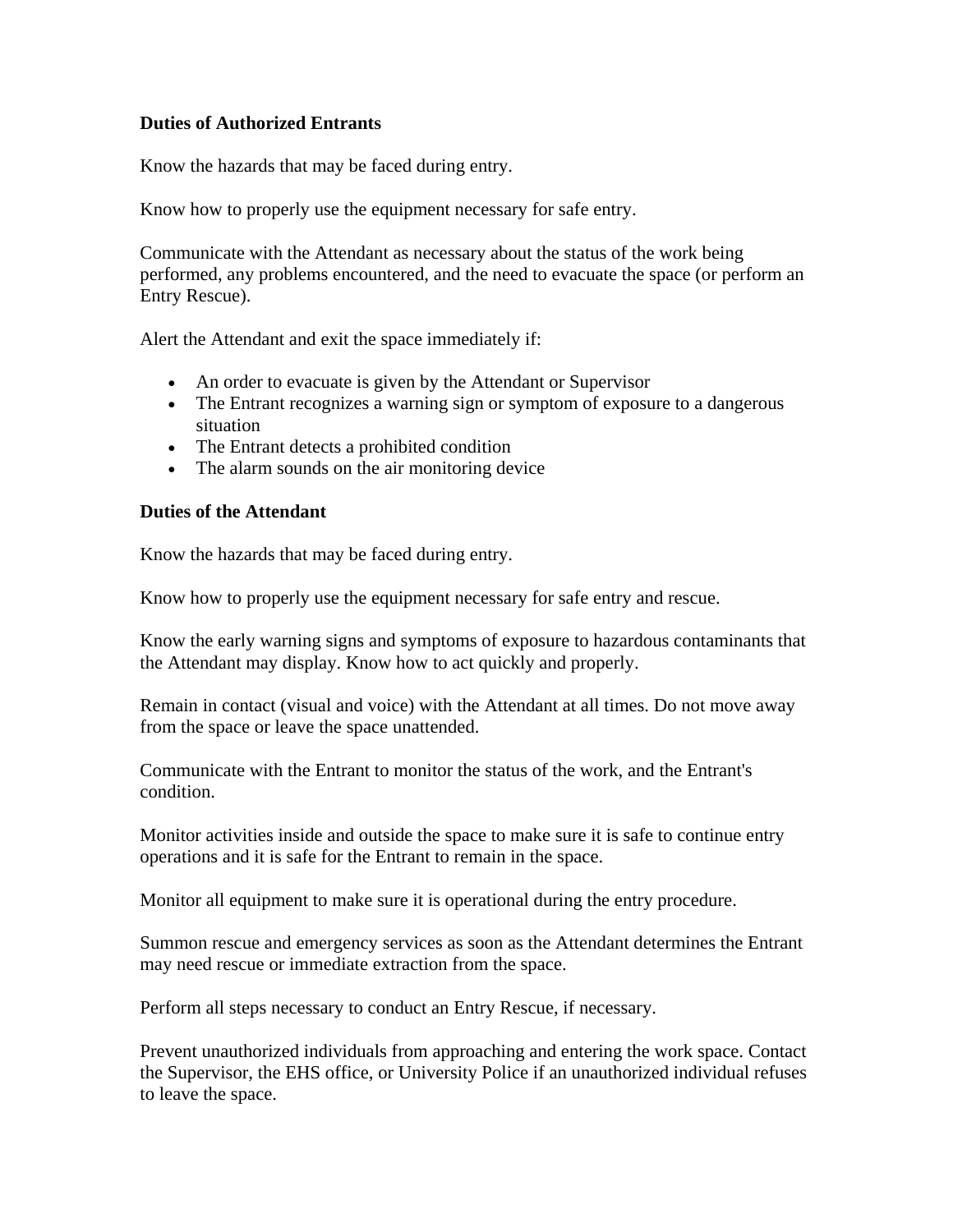Stay focused on the Attendant duties and tasks, do not become distracted.

#### **Pre-Entry Procedures**

Complete the pre-entry checklist and permit form

- The Entry Supervisor must authorize the permit (the entry) and sign off on the permit form.
- Cancel the permit after the CSE operations are complete

Provide the necessary safety equipment to perform permit-required confined space entry. This equipment shall include, but not be limited to the following:

- The permit and checklist form
- Calibrated testing and monitoring equipment (the MSA Passport)
- Ventilation equipment (fan, motor, blower, tubing, electrical extension cords)
- Communication equipment (walkie talkie)
- Personal protective equipment as necessary (gloves, hardhat, eye protection, hearing protection respiratory protection)
- Lighting equipment (explosion proof and intrinsically safe)
- Barriers, warning signs to protect opening
- Manhole cover lifting device
- Ladders
- Rescue equipment (tripod, winch, lanyards, fall arrestor, etc.)

### **Isolate and Secure the Confined Space and the Environment**

De-power all electrical equipment, lock out and tag out, release any stored energy.

Close all valves, lock and tag

Place appropriate barricades and warning signs around the entrance to the space (to prevent pedestrians from falling in)

Isolate and secure any other known hazard inside or feeding to the confined space, prior to entry

### **Perform Initial Atmospheric Monitoring**

Safely remove the cover (manhole) to the confined space.

Make sure the MSA` Passport testing device is calibrated and operating properly. Put the instrument through it's start up and internal calibration procedures. If the instrument is not working properly do not enter the confined space. Contact the EHS office for assistance.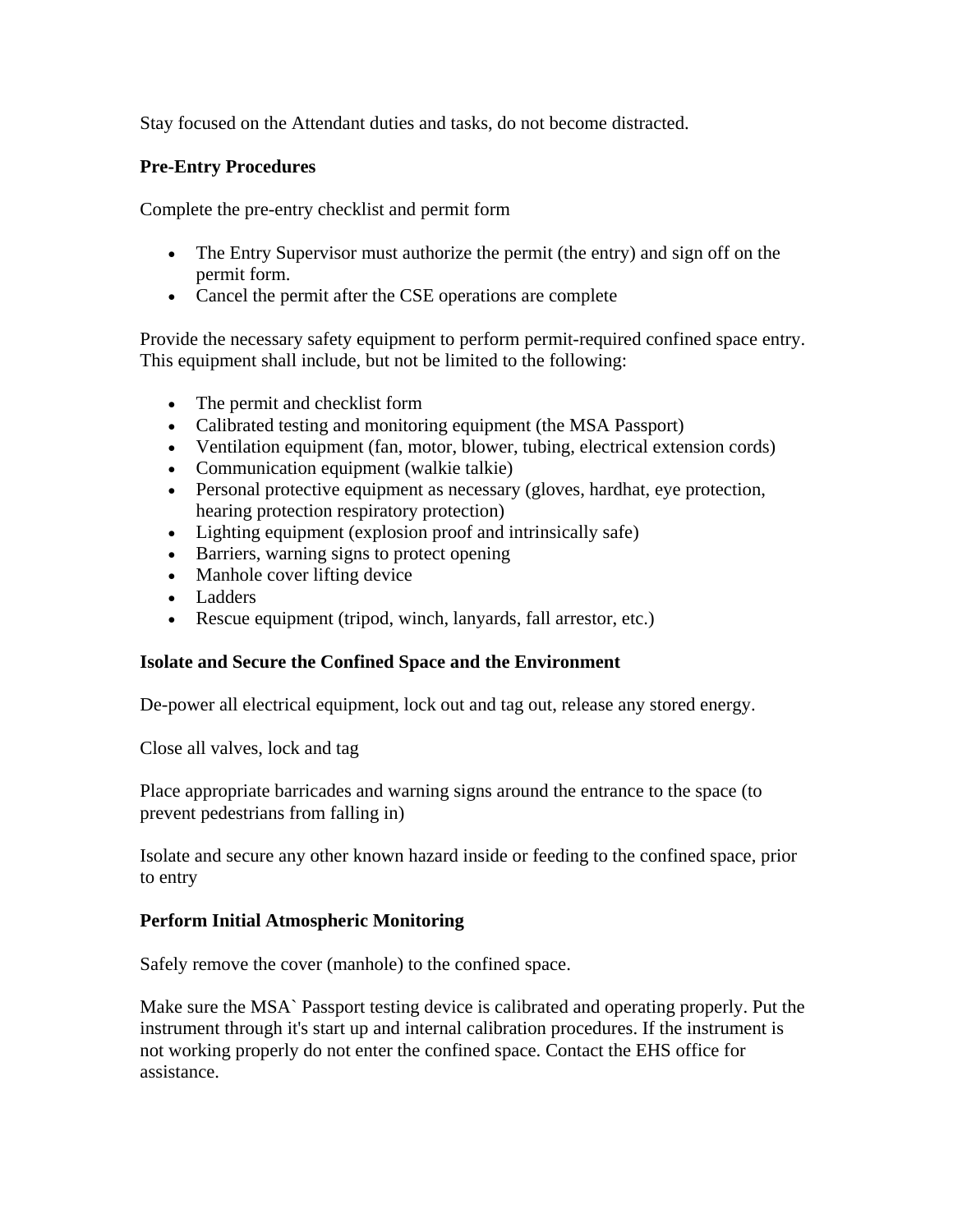Test the atmosphere using the instrument and the extension probe. Move the probe around inside the space so that it reaches all levels (i.e., face of the opening, one foot down, two feet down, three feet down, etc.). Hold the probe at each level for a minimum of one minute to obtain an accurate reading.

If the confined space entry meter should alarm do not enter the space. Allow the meter to clear itself in clean air then re-test. If the instrument alarms again, call EHS.

Carefully watch the readings at each level. Write down the readings on the checklist for each contaminant (Combustibles/LEL, CO, H2S, oxygen). If the readings begin to increase (or decrease) towards unsafe levels, contact the EHS office before entering.

If there are suspected hazards which the MSA` Passport will not sample for, contact the EHS office prior to entry. The EHS office will provide additional sampling devices, techniques and methods as necessary.

#### **Ventilate the Confined Space as Required**

If a hazardous atmosphere has been identified entry will not be permitted until the space has been ventilated and the hazard removed and controlled.

Direct the mechanical ventilation into the immediate area where the employee will be working

Provide continuous forced air ventilation to the space until the hazard has been eliminated

Maintain the mechanical ventilation in the space until all employees have exited.

The air supply for the forced mechanical ventilation must be from a clean source.

Locate the blower and motor at least 5 feet from the opening

Lower the supply air hose (duct) no more than 25% of the depth of the hole.

Purge the air in the space for at least 10 minutes prior to entry.

Locate the air intake of the blower away from sources of vehicle exhaust

Retest the atmosphere to make sure the hazard has been eliminated and the mechanical ventilation has been successful at controlling the hazard. Employees may not enter the space until the atmosphere has been retested.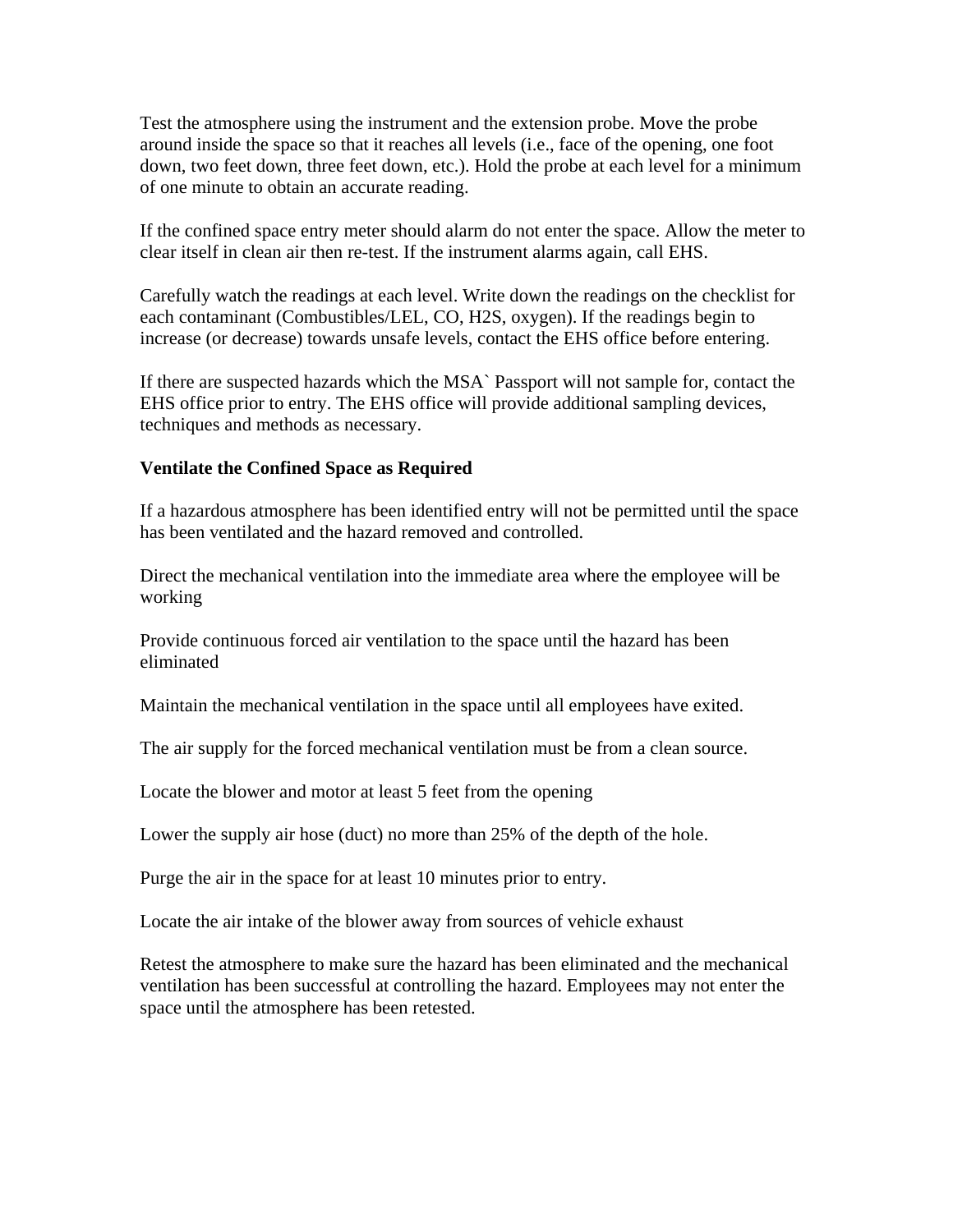#### **Designate Confined Space Entry Roles**

Designate who will be the Authorized Supervisor, Authorized Entrant, Attendant, and any other persons assisting in the entry. Make sure everyone understands their responsibilities and roles.

Develop and Implement Emergency and Rescue Procedures

Emergency rescue (retrieval) systems are required for any permit-required confined space entry.

Authorized Entrants shall wear appropriate harnesses/lanyards connected to a fall arresting device and mechanical winch, attached to a tripod placed over the manhole (entrance to the space).

Make sure the retrieval line (cable) is attached to the harness above the Entrant's head at the upper part of the back, shoulder level.

Attendants must make sure the cable is properly connected to the Entrants harness, check the fall arresting device and winch to make sure it is operating properly, check to make sure the tripod is sturdy and well positioned above the space, and all other measures necessary to ensure retrieval of the Entrant in an emergency.

The Attendant must wear a harness with the lanyard attached to the tripod as a secondary means of protection (to prevent the Attendant from falling into the space during rescue operations).

The Attendant must ensure warning signs and barricades are posted around the confined space and only authorized individuals are near the entrance.

The Attendant must monitor the mechanical ventilation system (if it is operating and ventilating atmosphere in the space).

The Entrant carries the MSA Passport on their body to continuously monitor the air while they are in the confined space. If at any time while inside the confined space, the MSA Passport instrument alarms, the Attendant must leave the space immediately. Contact the EHS office and determine how a hazardous atmosphere developed (or returned to) in the space.

The Attendant remains in visual and voice contact with the Entrant at all times.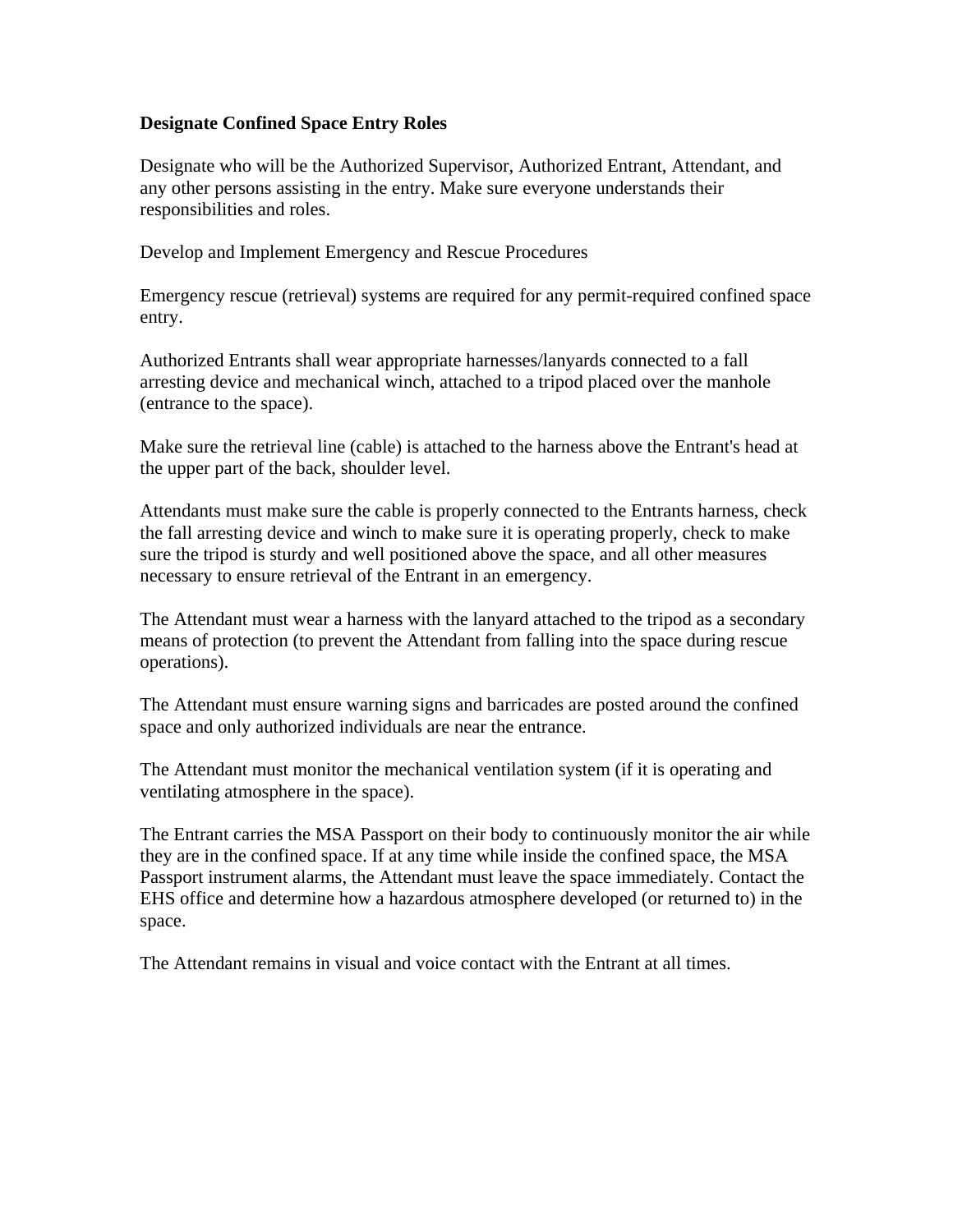## **Entry Rescue**

If at any point an Entry Rescue becomes necessary, follow these procedures:

- Immediately remove the Attendant from the space using the winch, harness, and tripod assembly.
- Contact emergency personnel by calling 911
- Immediately perform emergency CPR if necessary on the victim.
- Contact the EHS, IT and FM supervisors and offices to report the rescue
- Move a safe distance away from the confined space if possible
- Make sure no other person, or pedestrian goes near the confined space

### **Post-Entry Procedures**

Once work is completed, remove any equipment (ladders, temporary lighting, tools, etc.) and carefully replace the manhole cover.

Take down the rescue equipment, barricades, warning signs, and testing equipment and properly store it for future use.

The Authorized Supervisor will sign off on the permit that the confined space entry procedure has been terminated successfully.

Store the permit and any other records.

## **Confined Space Entry Pre-entry Checklist**

Use the CSE pre-entry checklist to determine if a space may be a permit-required confined space and to make sure all testing and precautions have been taken, prior to entry.

## **Confined Space Entry - Permit**

Use the CSE Permit if the testing and evaluation of the confined space indicate s a hazard exists requiring the development of a permit and the implementation of control measures.

### **Facilities Management And Information Technology - Responsibilities**

Identify FM and IT employees who could be required to enter a confined space and ensure these employees receive training to become Entry Supervisors, Authorized Entrants or Attendants.

Identify Entry Supervisors and Authorized Entrants who will be responsible for ensuring permit-required confined space work practices are being followed and who are authorized to sign entry permits.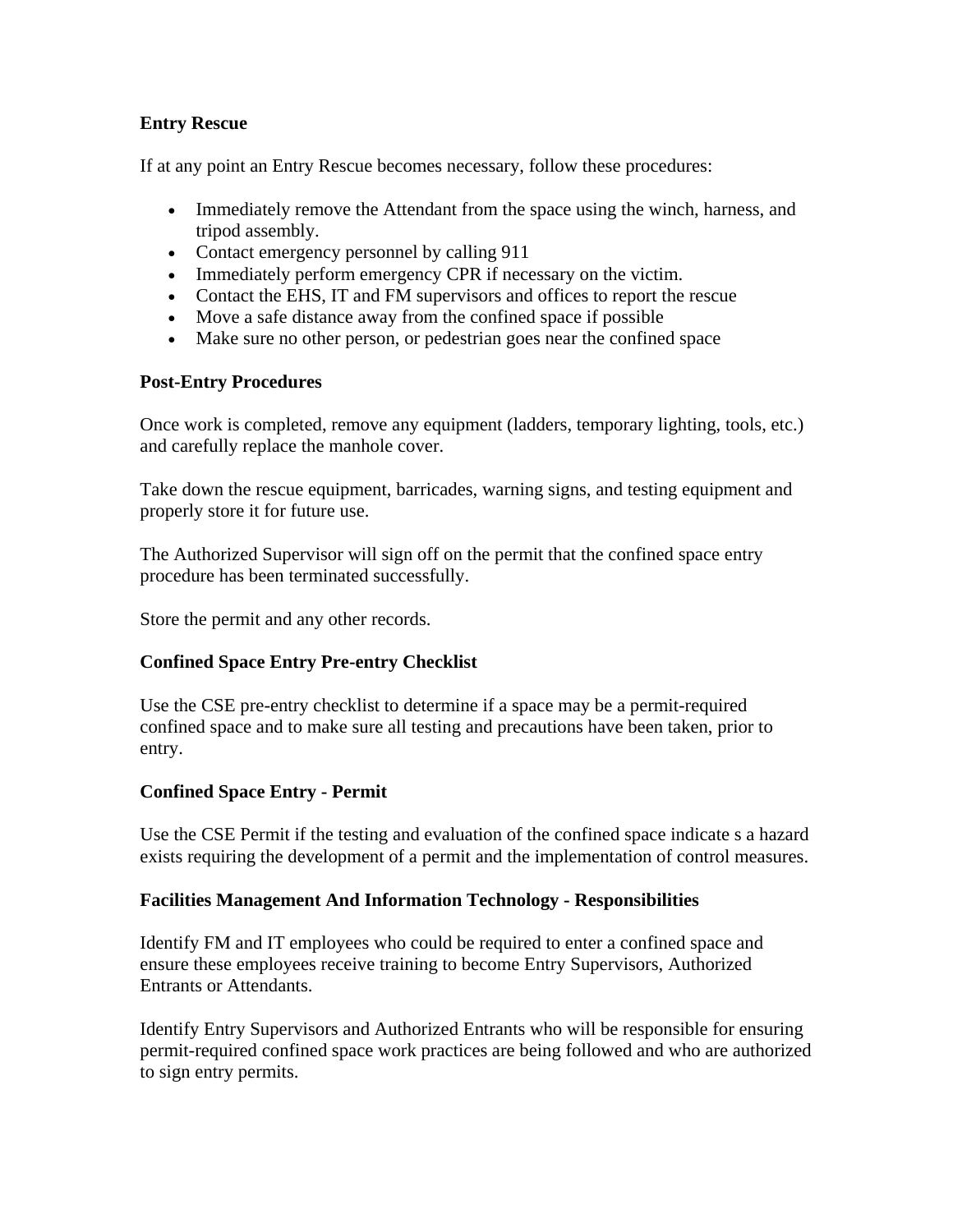Designate a person in FM and IT who will have overall responsibility for the confined space entry program.

Ensure that only trained and authorized personnel enter confined spaces.

Ensure that contractors and contractor employees follow confined space entry procedures.

Ensure that all employees who are trained and authorized to enter confined spaces are physically able to do so.

Identify and post warning signs at all confined space entry operations on campus.

Purchase and maintain all necessary safety equipment for performing confined space entry procedures.

Immediately report any unsafe conditions to the EHS office.

Conduct an annual review of the confined space entry program to identify any change in reported hazards, and any injuries or near misses.

Maintain all entry permits for at least a period of one year.

Maintain other records (such as air monitoring results, calibration records) for at least three years.

### **Environmental Health & Safety - Responsibilities**

Review and update the confined space entry policy as necessary.

Conduct periodic audits of the confined space entry program, procedures, training records, etc.

Maintain all personnel training records, conduct CSE training as needed.

Conduct training for the use of the MSA Passport CSE instrument and help FM and IT maintain the instruments in operating condition.

Evaluate any unsafe or dangerous conditions, accidents, near misses, as necessary.

### **Permit Required Confined Space Entry Program**

A permit-required confined space entry program will be developed by FM, IT, and EHS. Copies of this program will be kept in each office and distributed to supervisors responsible for confined space entry procedures. The program will be reviewed on an annual basis and changed as necessary. The program will consist of: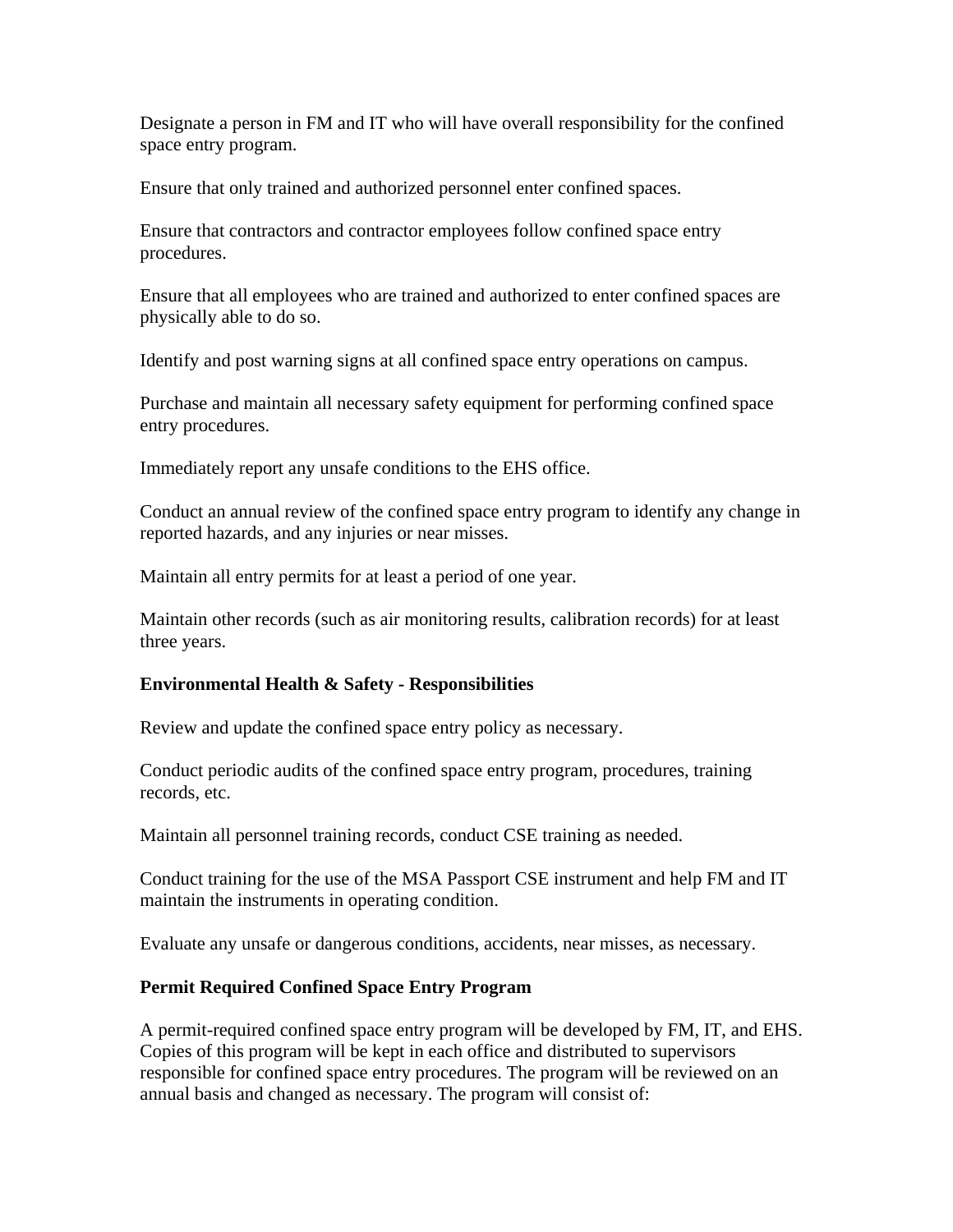- Measures necessary to prevent unauthorized entry into confined spaces
- Measures necessary to identify and evaluate the hazards in a confined space, prior to entry.
- Procedures and practices necessary for safe entry into confined spaces
- Equipment necessary for confined space entry
- Procedures for the preparation, issuance, use, and cancellation of entry permits
- Procedures for reclassifying spaces so they may be entered without a permit or an attendant.
- Designated responsibilities of personnel involved in confined space entry
- Procedures to coordinate entry procedures with contractors where both University and contractor employees must enter a confined space at the same time.
- Testing and monitoring procedures
- Rescue and emergency operation procedures
- Recordkeeping
- Training
- Periodic program evaluation procedures

## **Training**

All employees required to enter a confined space must first receive training in the proper methods for entering a confined space.. Employees must acquire the understanding, knowledge, and skills necessary for the safe performance of the duties assigned to them during confined space entry. Training must be performed:

- Before the employee is first assigned confined space entry duties
- Before there is a chance to the assigned duties
- Whenever there is a change to the confined space entry procedures that present a hazard about which the employee has not previously been trained.
- Where there is reason to believe there are inadequacies in the employees knowledge or nose of these procedures.

All employees who use the MSA Passport confined space entry testing device must have completed training and demonstrated proficiency in using the instrument to test the air inside confined spaces prior to, and during entry.

Training will be provided by outside vendors and/or the EHS office.

The training program will comply with the minimum training requirements of the OSHA confined space entry standard (29 CFR 1910.146, Permit-required Confined Spaces for General Industry). The training will include hands on demonstrations of the necessary equipment used in confined space entry. The training program will consist of these minimum training elements:

- Recognition and awareness of confined spaces that may be found at Millersville University
- The Millersville University Confined Space Entry Policy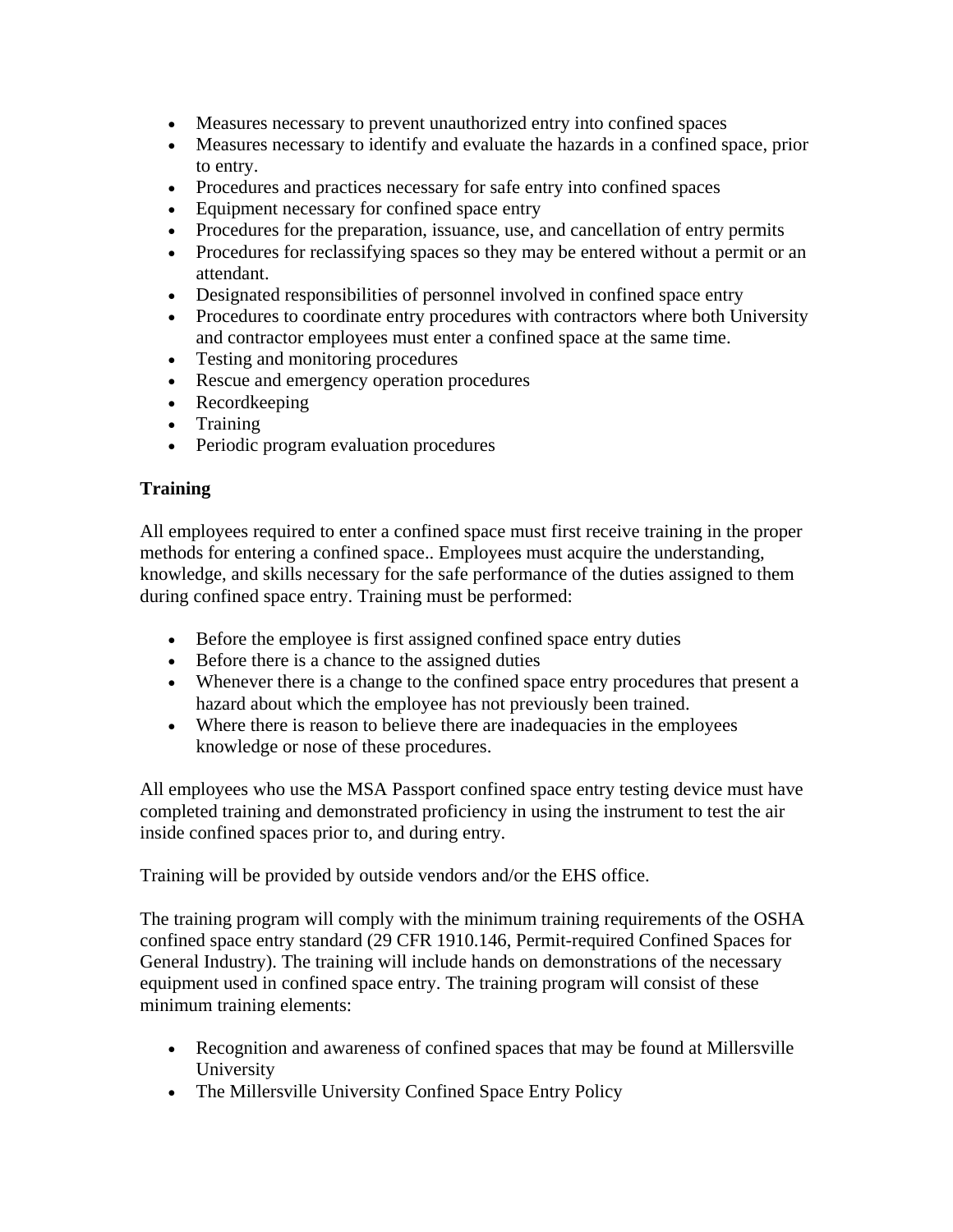- The difference between permit-required and non-permit required confined spaces
- How to use the Pre-Entry Checklist
- How to complete a CSE Permit form
- The duties of Entrants, Attendants, and Supervisors
- How to recognize and identify hazards
- Proper warning signs and barricades at confined spaces
- How to remove the manhole cover safely
- How to use the MSA Passport air monitoring device including calibration
- Limitations and interferences encountered during air monitoring
- Early warning signs and symptoms of exposure to hazardous contaminants in confined spaces
- Commonly encountered contaminants and hazardous atmospheres inside confined spaces
- Lockout/Tagout procedures and other site entry advance preparations
- Understanding of the purpose and use of all CSE equipment
- Communication procedures
- Ventilation procedures
- Fall protection and extraction procedures
- Rescue procedures
- Personal protective equipment
- Unauthorized entry
- Contractor responsibilities
- Recordkeeping

#### **Contractors**

When contractor employees are required to enter University confined spaces the following policies will apply

The contractor and their employees will comply with the stated requirements for confined space entry spelled out in the applicable state contract they have agreed to. Access to University confined spaces to perform contract work is only allowable if the contractor and their employees follow recognized safe confined space entry procedures and follow the OSHA rules and regulations (29 CFR 1910.146, Permit-required Confined Spaces for General Industry).

Facilities Management, Information Technology, or other University departments who have contracted with the company will inform the contractor and their employees of the presence, location, and nature of the University confined spaces they must enter. This will include a description of the confined space, the nature of the hazards posed by entering the confined space, history of the University's experience with the confined space, and what classifies it as a confined space.

Any questions regarding the necessity of using confined space entry procedures in University confined spaces, or technical questions regarding confined space entry equipment or procedures should be directed to the EHS office.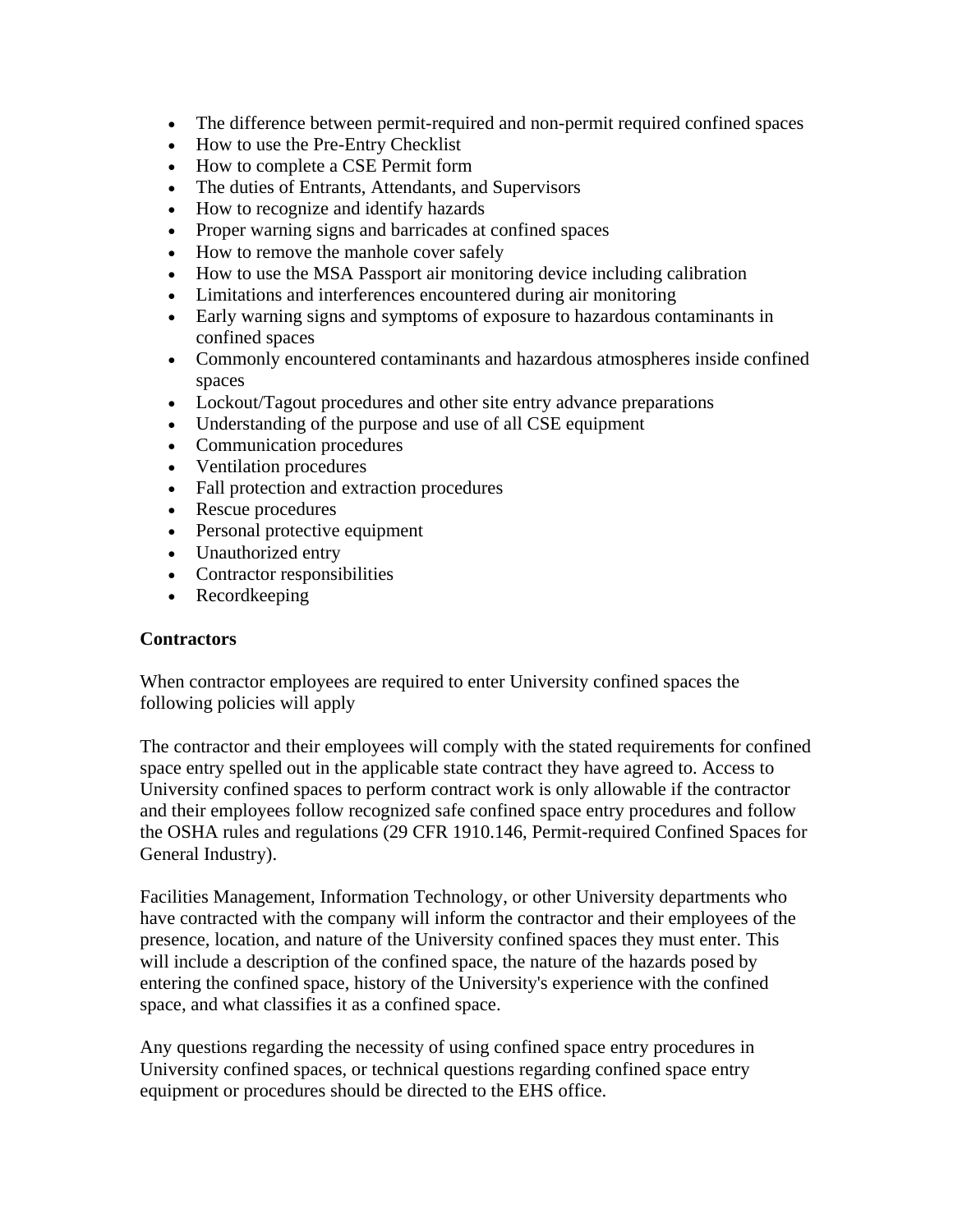If more than one contractor, or contractor employees and University employees are working at the same time inside a confined space, procedures to coordinate entry operations must be implemented.

Any deviations from OSHA mandated and industry recognized safe entry procedures for confined spaces must be requested, before entry, through the Facilities Management or Information Technology departments and must be approved by the EHS office.

The contractor must implement their own confined space entry program, policies, and procedures in accordance with the OSHA standards.

Any hazards or problems encountered by contractor personnel during confined space entry procedures must be reported immediately to the FM or IT contact/project manager/project coordinator/QA person and the EHS office.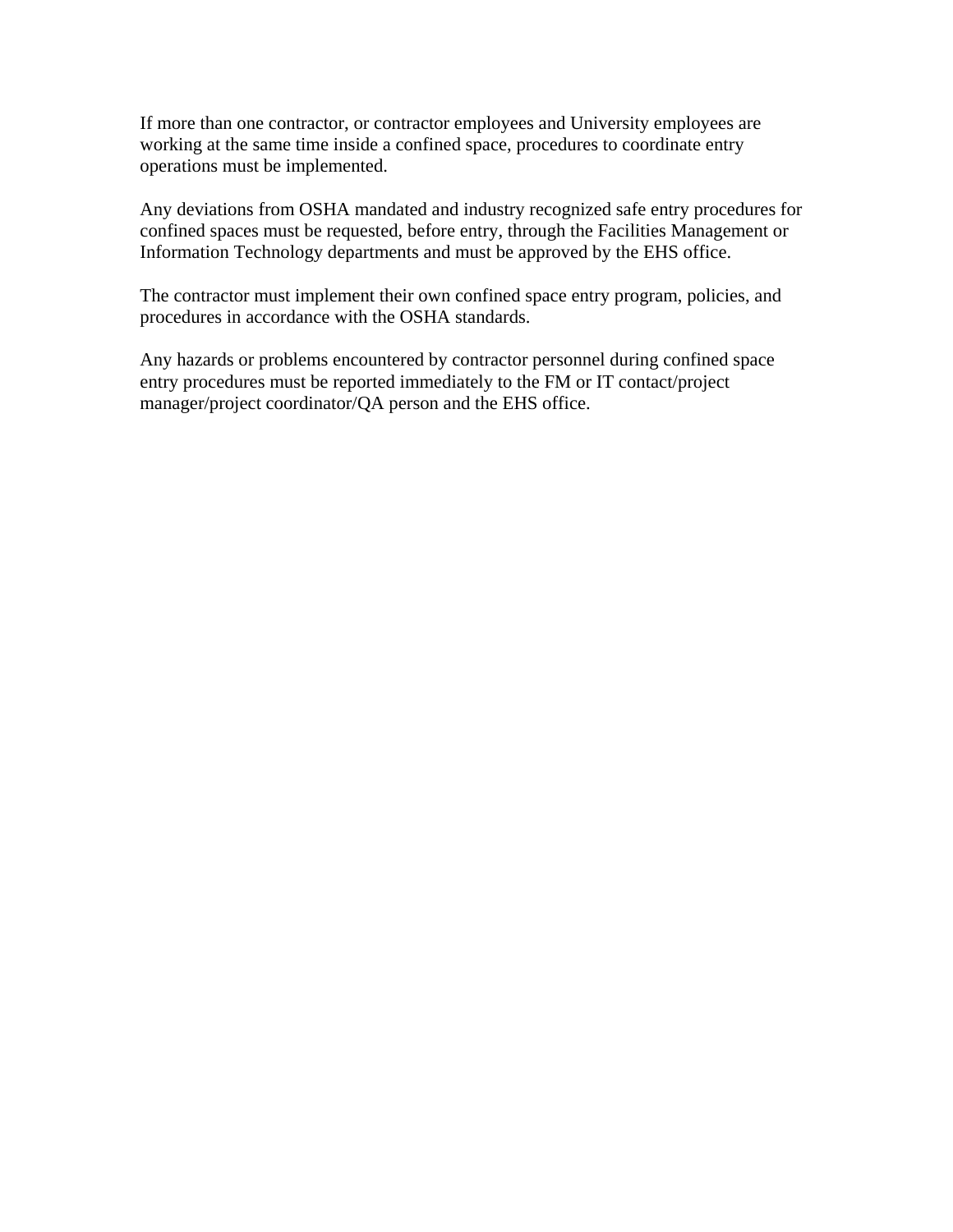## **Confined Space Entry - Pre-entry Checklist**

Does the history of the confined space show that it to be free of atmospheric hazards from chemical contaminants or other sources such as vehicle exhaust, piping, tank or gas leaks, or sewer gasses? yes ( ) no ( )

Does your knowledge of the confined space indicate the area is likely to remain free of dangerous air contaminants while occupied? yes ( ) no ( )

Have you been trained in the operation and calibration of the confined space entry instrument (MSA Passport) to be used to test the atmosphere prior to and during entry?

 $yes() no()$ 

Has the MSA Passport testing instrument been calibrated within the past month?

yes ( ) no ( )

Did you test the atmosphere of the confined space prior to entry? yes ( ) no ( )

Record the readings from this testing:

Oxygen \_\_\_\_\_%  $LEL$  \_\_\_\_\_% CO \_\_\_\_\_ ppm  $H2S$ <sub>\_\_\_\_\_\_</sub> ppm

Did the atmosphere test as acceptable for each contaminant? yes ( ) no ( )

Did the MSA Passport alarm sound during the testing? yes ( ) no ( )

Will the atmosphere be continually monitored while the space is occupied? yes () no ()

Have all other hazard within the space been eliminated? yes ( ) no ( )

If any of the above questions have been answered "no" DO NOT ENTER THE SPACE. Contact your supervisor and the EHS office. This may be a permit-required confined space and will require a permit and corrective action before entry.

Contact University Police and the Millersville Fire Department in the event of an emergency by calling 911, 3-911, or 872-3433.

If there are no atmospheric hazards present and if the pre-entry tests show there is no dangerous air contaminant and/or oxygen deficiency within the space and there is no reason to believe that any is likely to develop, the space is non-permit required.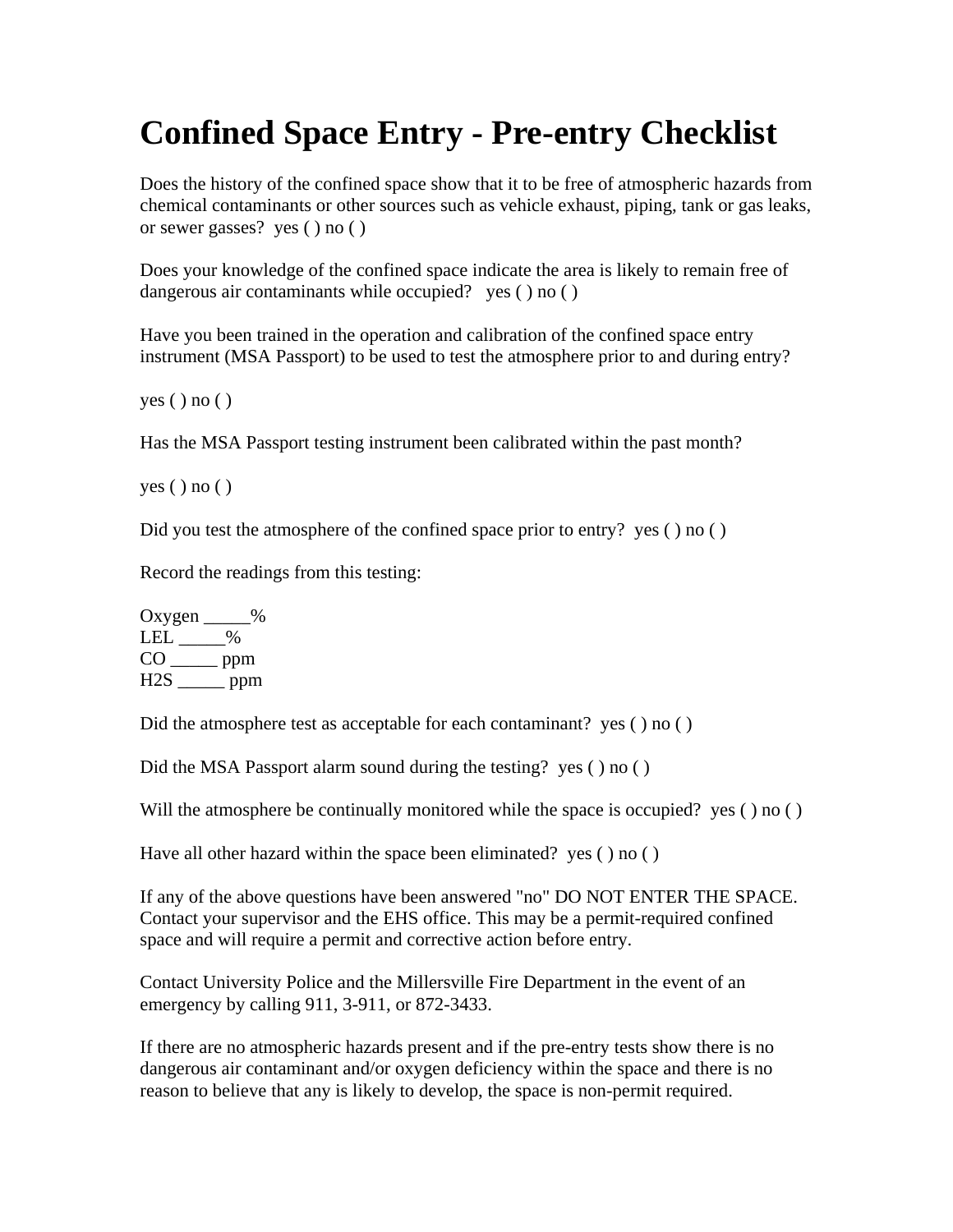Job Location: \_\_\_\_\_\_\_\_\_\_\_\_\_\_\_\_\_\_\_\_\_\_\_\_\_\_\_\_\_\_\_\_\_\_\_\_\_\_\_\_\_\_\_\_\_\_\_\_\_\_\_\_\_

Authorized Entrant or Supervisor Signature: \_\_\_\_\_\_\_\_\_\_\_\_\_\_\_\_\_\_\_\_\_\_\_\_\_\_\_\_\_\_

Date: \_\_\_\_\_\_\_\_\_\_\_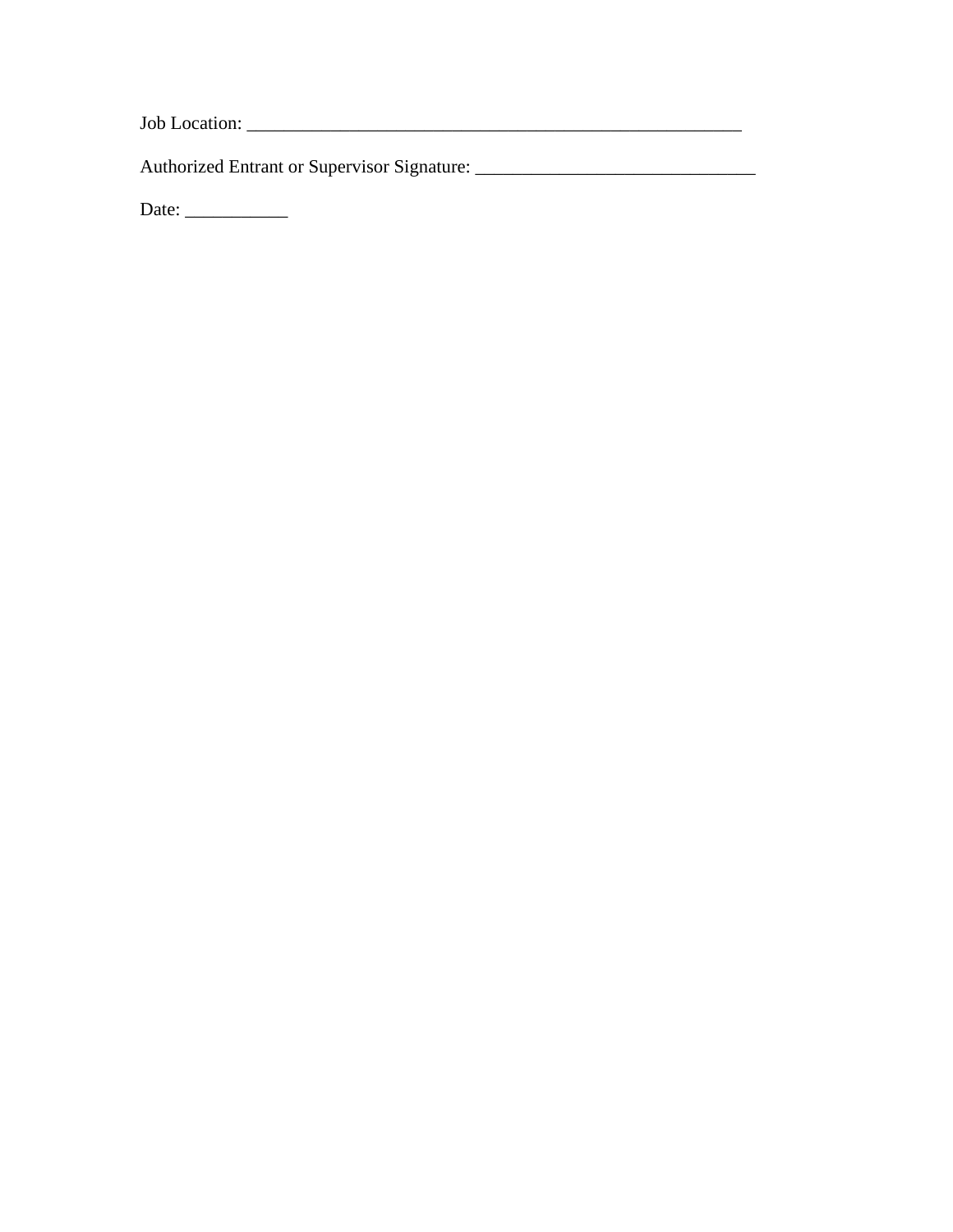## **Permit-required Confined Space Entry - Permit**

## **Entry Information**

| Entry Date:                                                                             |
|-----------------------------------------------------------------------------------------|
| Termination Date: ___________                                                           |
|                                                                                         |
|                                                                                         |
| Number of Entrants Assigned: ___________                                                |
|                                                                                         |
| <b>Isolation Checklist</b>                                                              |
| Lockout/Tagout Performed? yes () no ()                                                  |
| Lines and Pipes Isolated? yes () no ()                                                  |
| Electrical Power Controlled/Dissipated? yes () no ()                                    |
| Signs and Barricades in Place? yes () no ()                                             |
| Unauthorized Entrance Prevented? yes () no ()                                           |
| <b>Pre-entry Checklist</b>                                                              |
| Ventilation Performed? yes () no ()                                                     |
| Air Tested to Confirm Adequacy of Ventilation? yes () no ()                             |
| Ventilation Maintained During Entry? yes () no ()                                       |
| Atmospheric Air Testing Performed? yes () no ()                                         |
| Sample Results:                                                                         |
| Oxygen $\_\_\_\_$<br>$LEL$ $\_\_\_\_\$<br>$CO$ ______ ppm<br>$H2S$ <sub>_____</sub> ppm |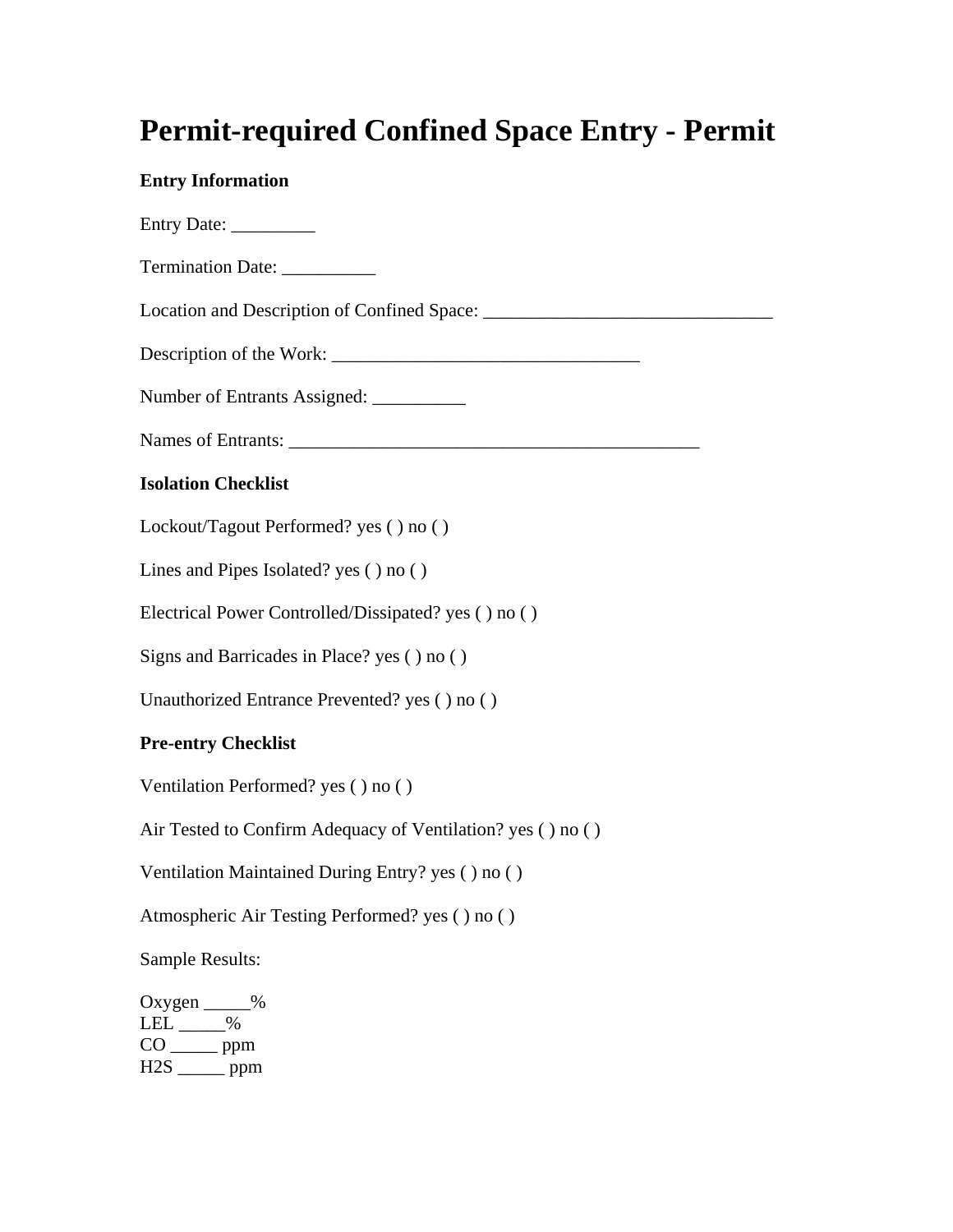Contaminant Levels Within Safe Limits? yes ( ) no ( )

Name of Air Testing Instrument Used

Instrument Recently Calibrated? yes ( ) no ( )

## **Special Equipment Needed**

List Any Special Safety Equipment Needed to Perform the Entry or Job

Respirators? yes ( ) no ( )

Fire Suppression? yes ( ) no ( )

Lighting? yes ( ) no ( )

Body Protection? yes ( ) no ( )

Hearing Protection? yes ( ) no ( )

Eye Protection? yes ( ) no ( )

Other:

### **Special Task Specific Hazards**

Welding? yes ( ) no ( )

Burning/Brazing/Other Hot Work? yes ( ) no ( )

Other: \_\_\_\_\_\_\_\_\_\_\_\_\_\_\_\_\_\_\_\_\_\_\_\_\_\_\_\_\_\_\_\_

#### **Special Precautions Taken To Minimize Hazards**

List Any Special Precautions Taken Because of Task Specific Hazards

#### **Rescue/Emergency Procedures**

All rescue equipment in place and operational? yes () no ()

\_\_\_\_\_\_\_\_\_\_\_\_\_\_\_\_\_\_\_\_\_\_\_\_\_\_\_\_\_\_\_\_\_\_\_\_\_\_\_\_\_\_\_\_\_

Communication equipment operational? yes ( ) no ( )

Attendants and Entrants know their responsibilities? yes ( ) no ( )